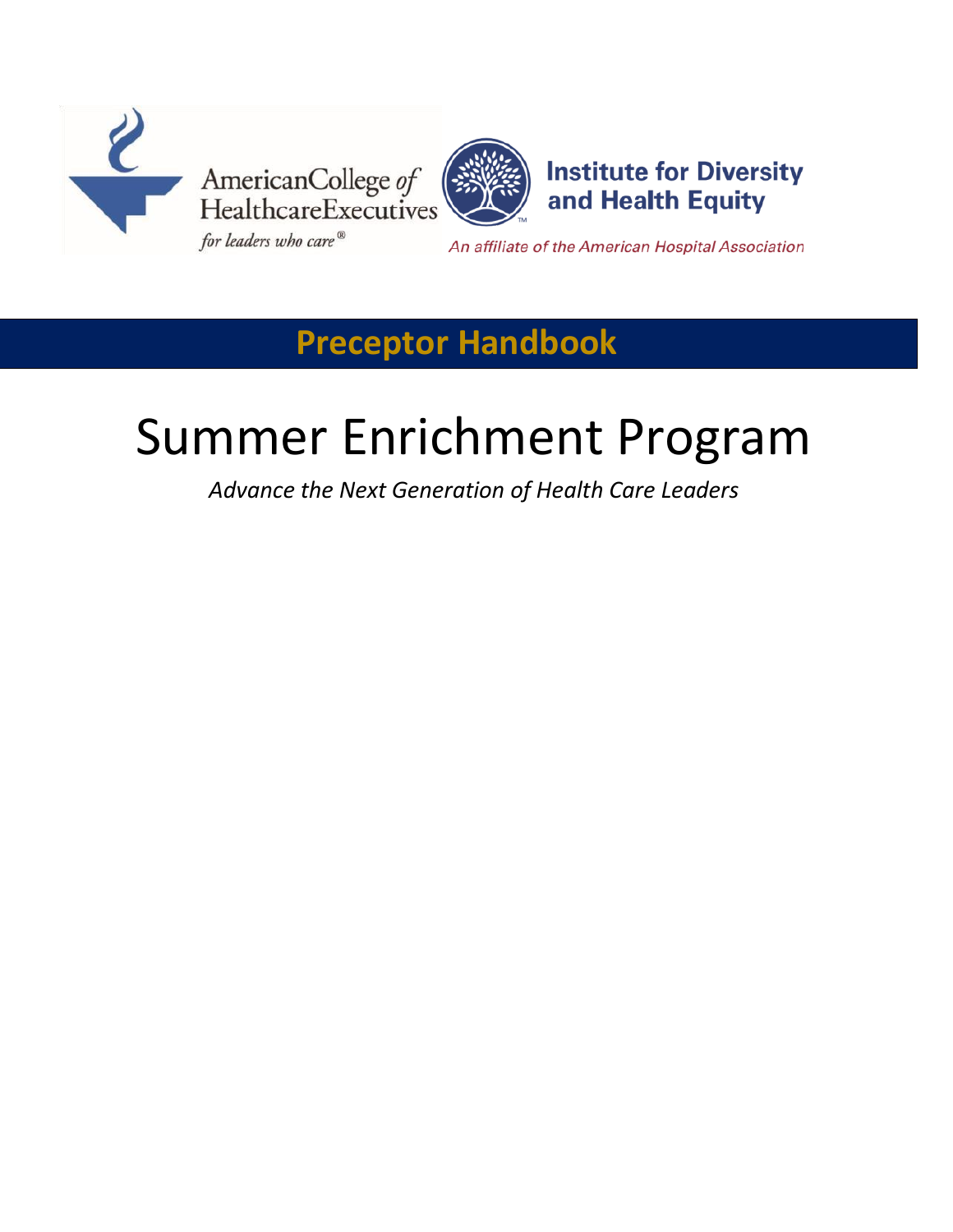The Summer Enrichment Program utilizes preceptors in order to help interns successfully bridge the gap from the classroom to the workplace. To do so, interns must understand what it means to be an effective leader. We encourage preceptors to teach interns how to navigate organizational culture and other challenges that healthcare leaders must hurdle. These skills can be difficult to develop, but your expertise and guidance will assist students in this endeavor. Becoming a preceptor involves direct conversation and instruction. Please see below for recommended discussion points throughout the summer.

### **Highlight the unique aspects of your organization's culture.**

Entering a new organization can be exciting yet it can be challenging to navigate without someone to guide you through the process. Provide interns with the necessary history and background information about your organization to enable them to operate effectively.

- How are decisions made at your organization?
- Who are the formal and informal leaders?

### **Openly discuss the challenges facing your organization.**

In addition to completing projects it is critical for each intern to begin to understand how to identify and address complex issues in healthcare. Set aside time during your meetings to discuss some of the field's major topics and key issues facing your organization.

- What is the problem or issue? How does it present a challenge to your organization?
- What is the opportunity if the problem is resolved (e.g., revenue, cost savings)?
- What are the critical steps that need to be taken for sustainable change?
- Who are the key stakeholders that need to be involved in the decision-making process?
- What are the barriers to change?

#### **Share the lessons you have learned from your work.**

There are always aspects to a job that are not outlined in any book or manual. You have had to think through several of these in order to perform your job successfully. Share some of your successes and failures with your intern.

- Translating organizational goals into tangible outcomes that improve patient care.
- Balancing technology enhancements with reimbursement structures.
- Making the shift from the inpatient to the outpatient market.
- Maintaining relationships with physicians, nurses and other clinical staff.
- Developing a new service.
- Planning for disease management strategies.